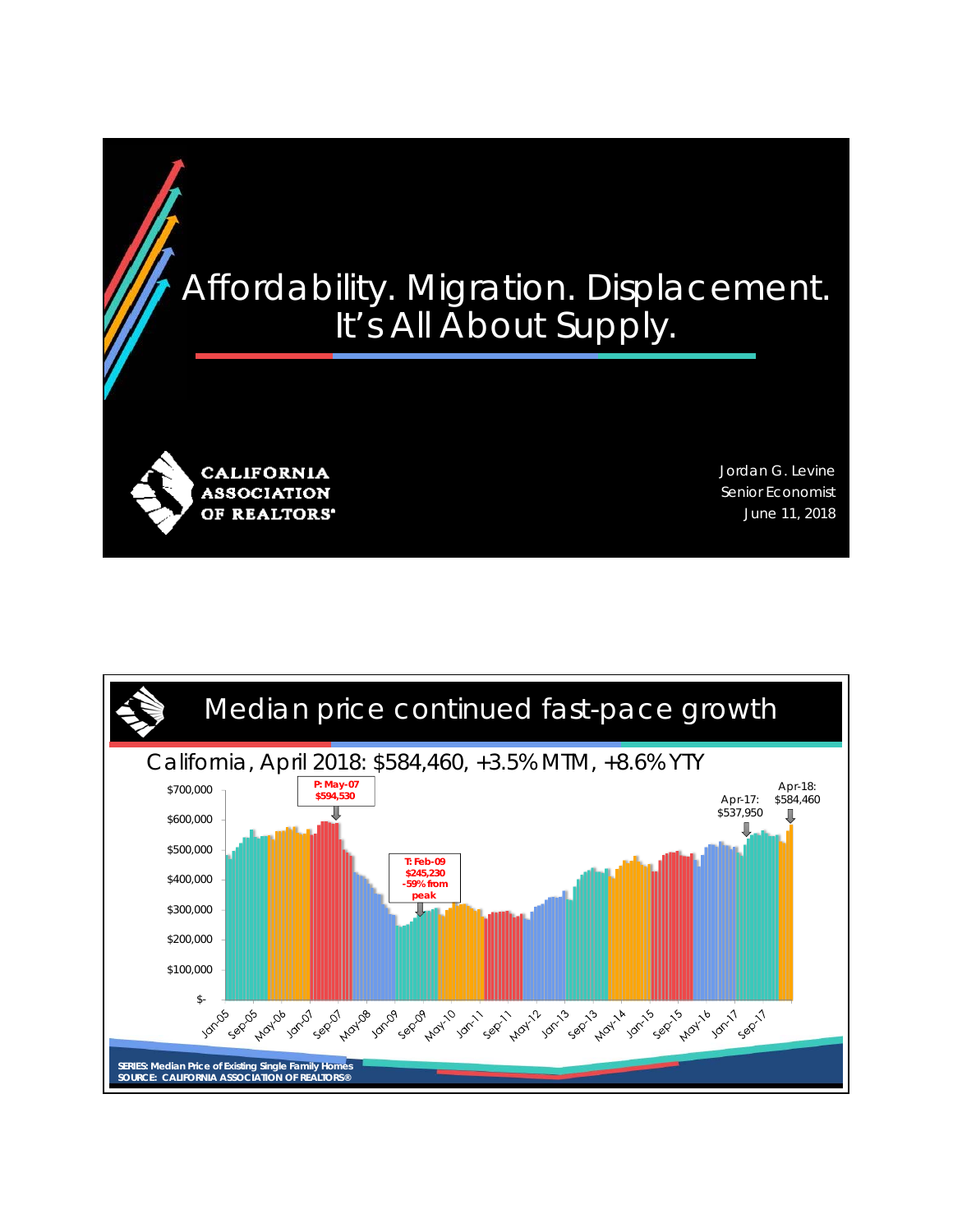

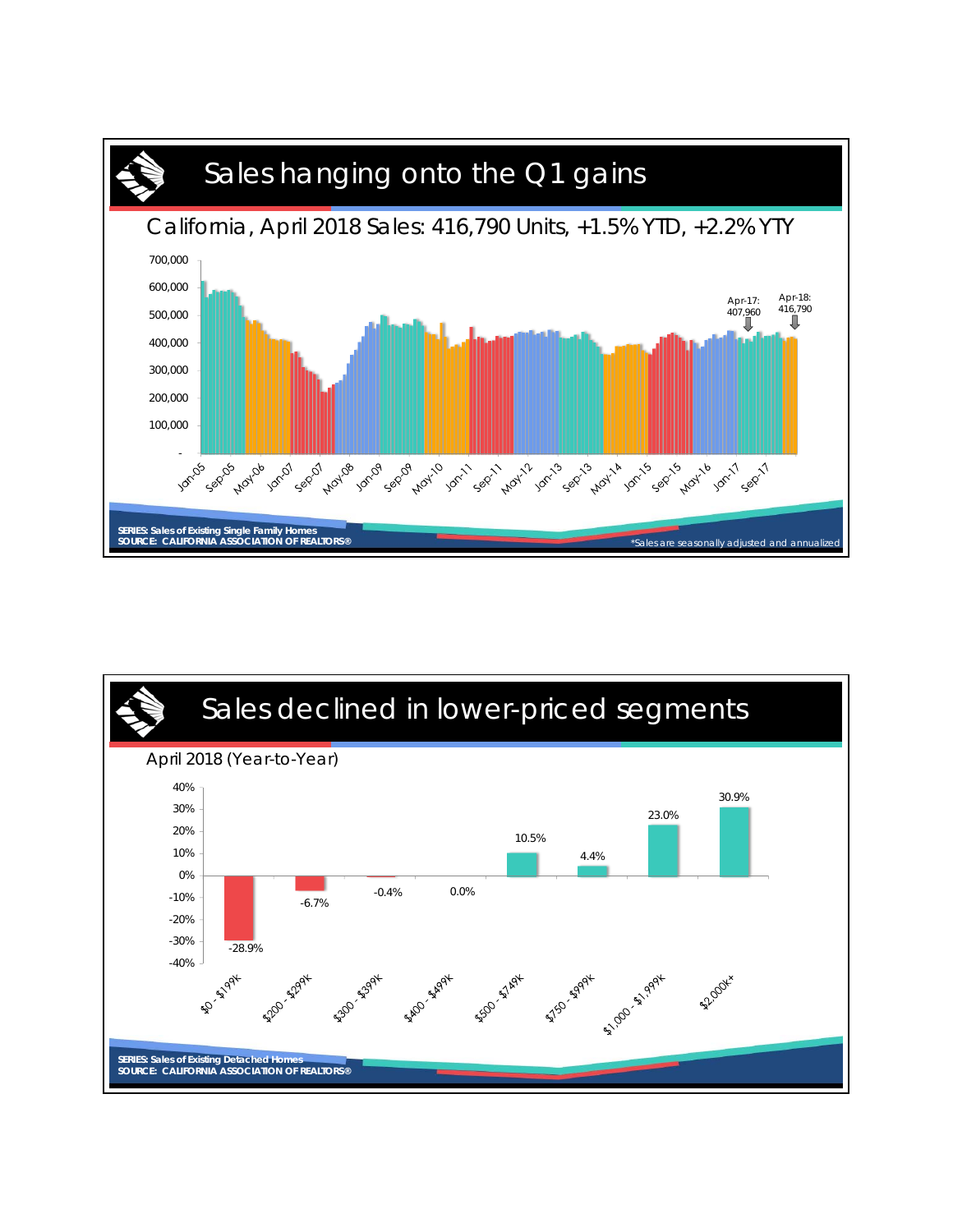

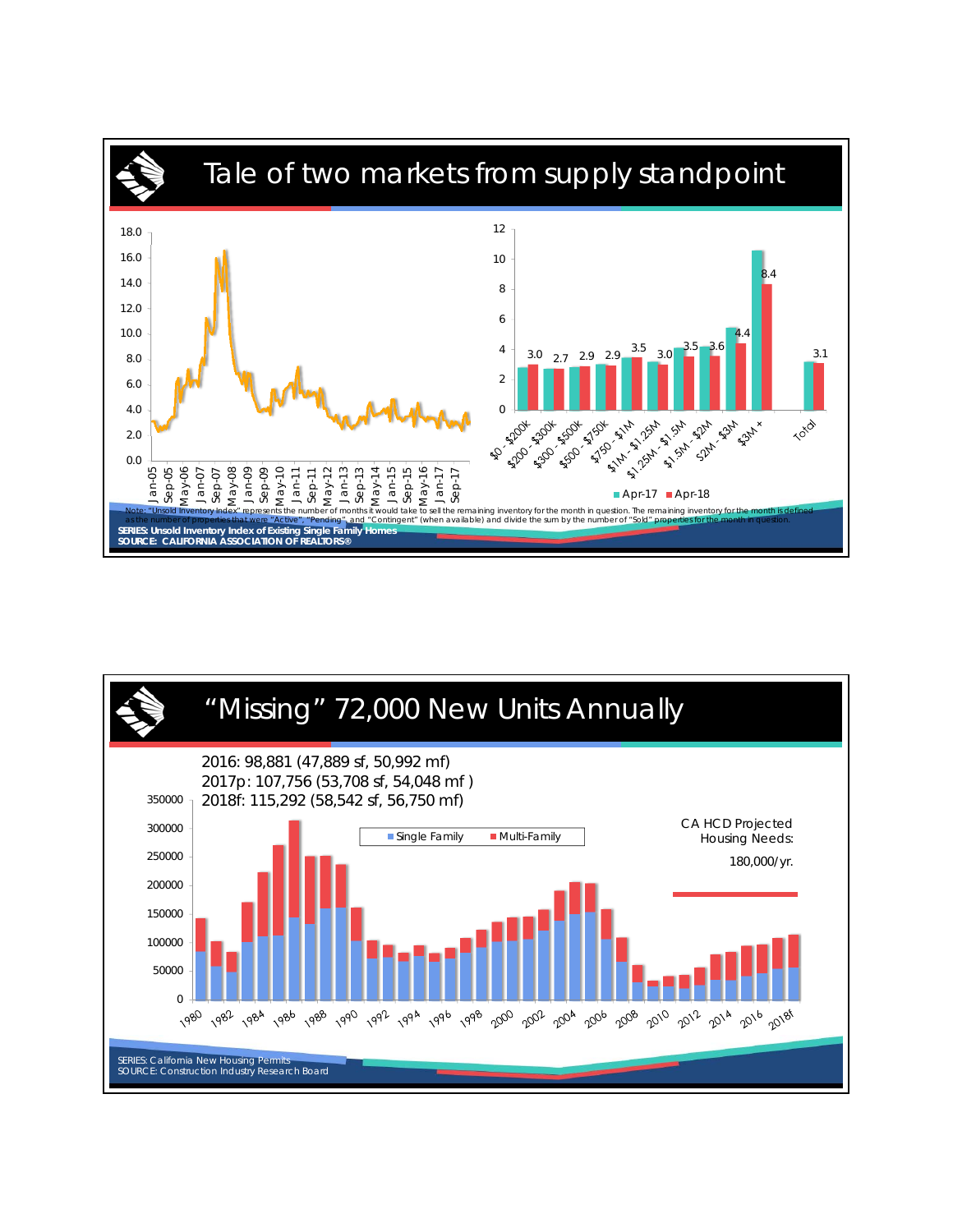

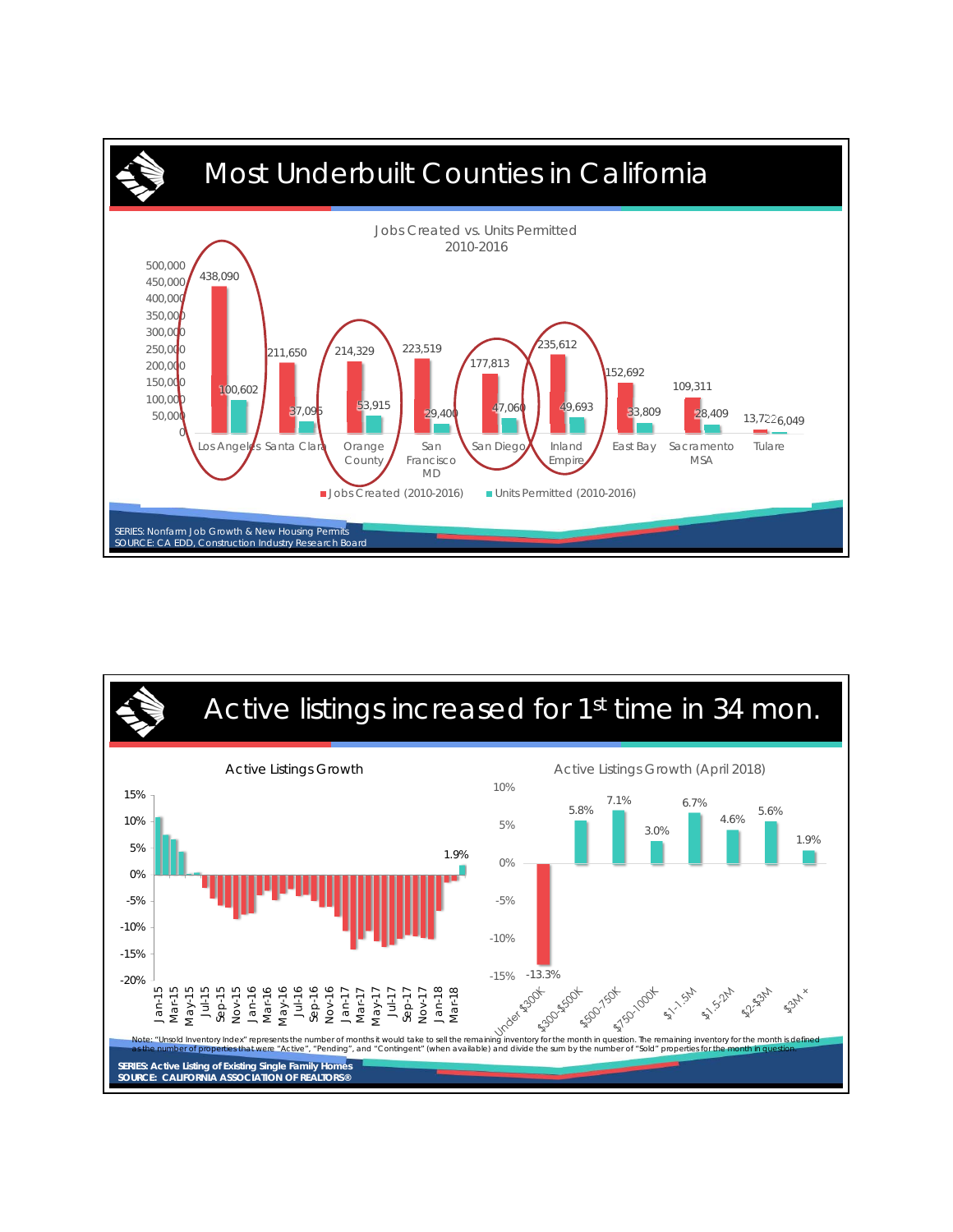

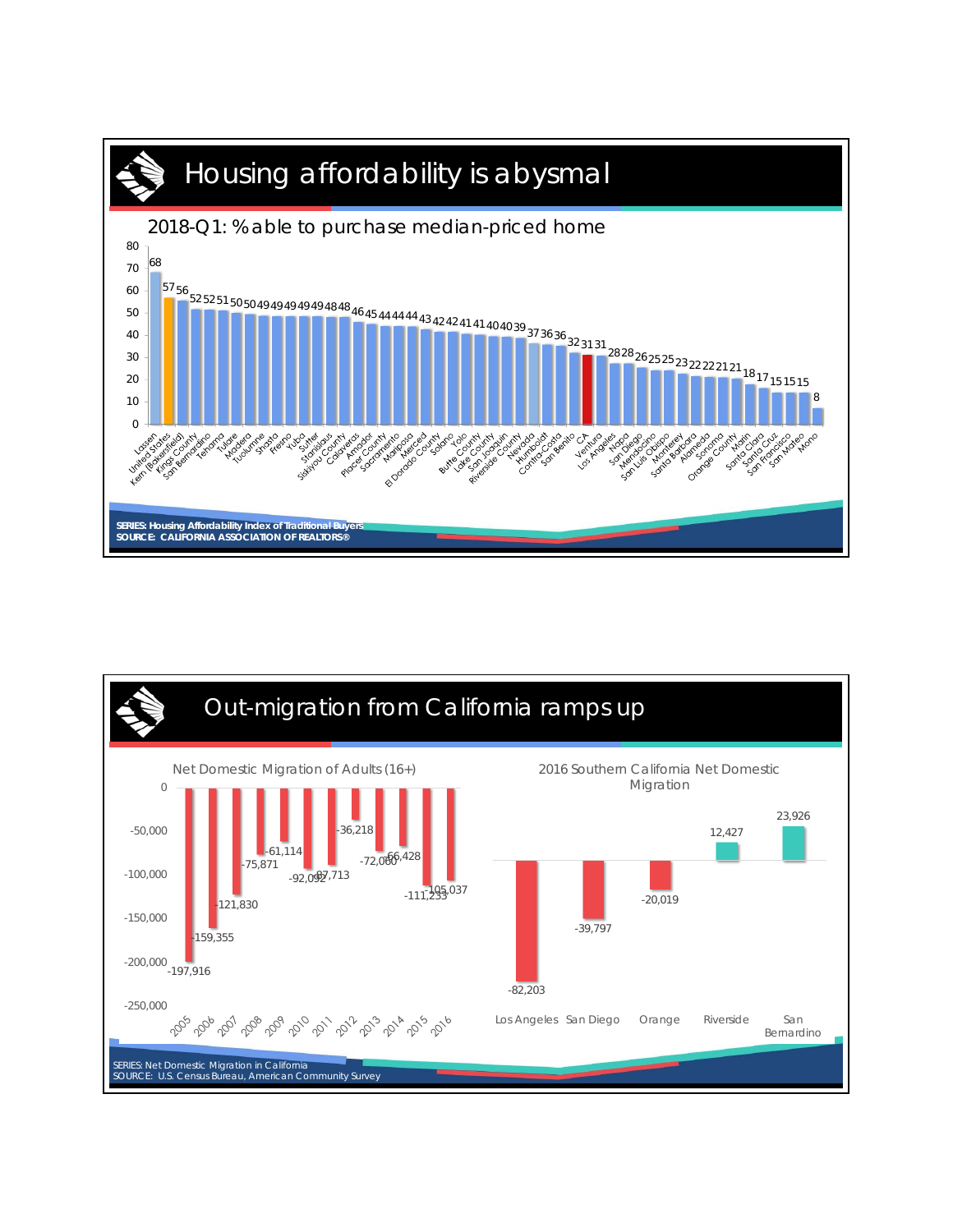| Big disparities within region: SoCal |                       |           |           |                  |                          |  |
|--------------------------------------|-----------------------|-----------|-----------|------------------|--------------------------|--|
| Age                                  | Los Angeles San Diego |           | Orange    | <b>Riverside</b> | San<br><b>Bernardino</b> |  |
| <b>Millennial</b>                    | $-30,016$             | $-19,367$ | $-12,463$ | $-292$           | 6,376                    |  |
| Gen X                                | $-25,900$             | $-13,845$ | $-3,901$  | 3,320            | 8,867                    |  |
| <b>Boomers</b>                       | $-21,487$             | $-6,589$  | $-4,668$  | 7,824            | 5,982                    |  |
| Greatest                             | $-4,800$              | 4         | 1,013     | 1,575            | 2,701                    |  |
|                                      |                       |           |           |                  |                          |  |

## • **Housing is becoming a central issue** • Economy is growing • Unemployment is low • Incomes are rising • So are prices • **But, housing supply has a long way to go** • Inventories are low • New construction isn't enough • We need housing across the spectrum • **We need to do a better job of connecting the dots** • Affordability, displacement • Low levels of homeownership • High rents and home prices • All symptoms of the bigger picture **Conclusions BUILD BABY BUILD**